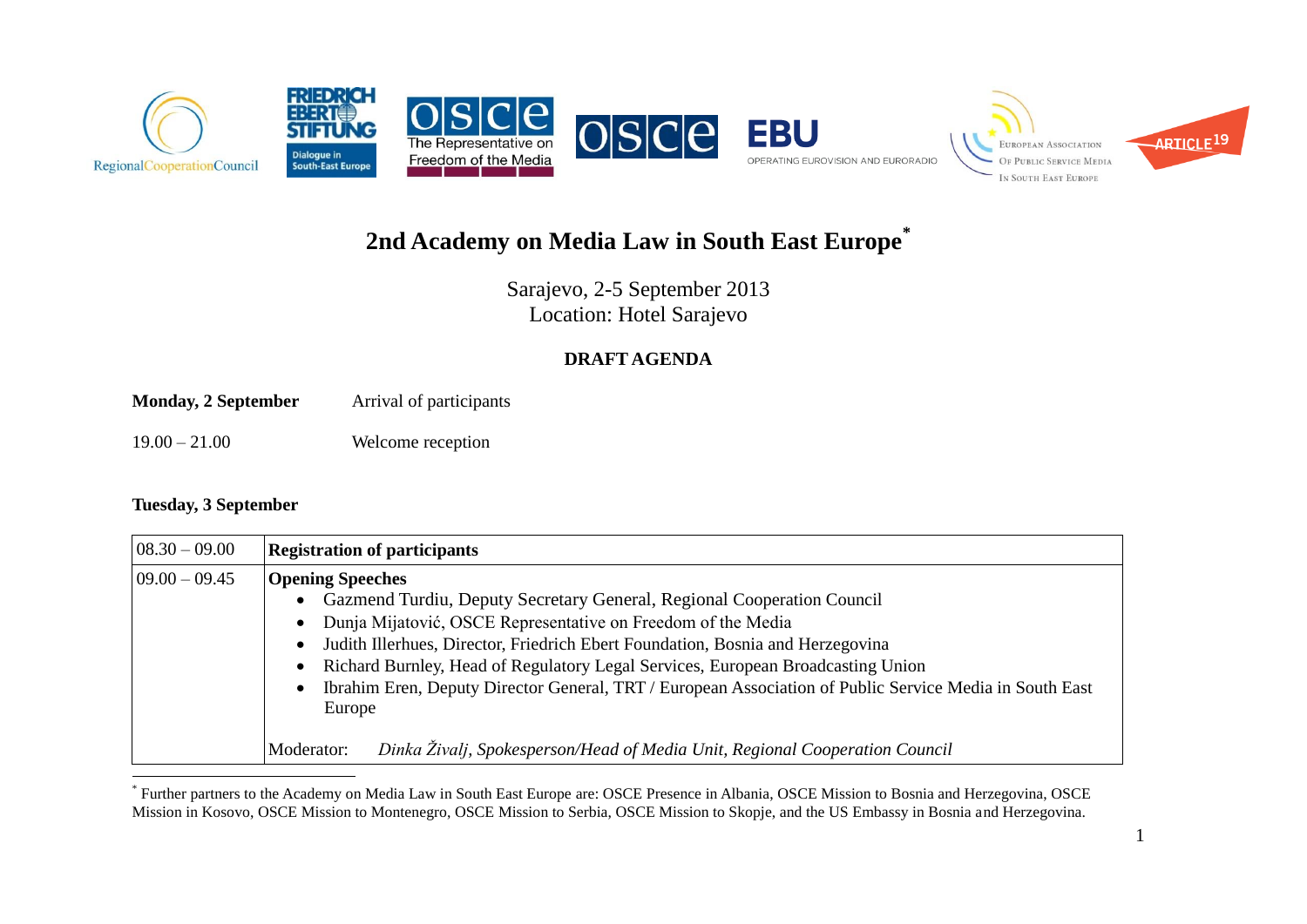| $09.45 - 10.00$ | Video message by<br>Marijete Schaake, Member of European Parliament                                                                                                                    |  |  |
|-----------------|----------------------------------------------------------------------------------------------------------------------------------------------------------------------------------------|--|--|
| $10.00 - 10.30$ | <b>Introductory Remarks – Overview of programme</b><br>Boyko Boev, Senior Legal Officer, Article 19<br>Ženet Mujić, Project Manager, Academy on Media Law in South East Europe         |  |  |
| $10.30 - 11.00$ | <b>Coffee break</b>                                                                                                                                                                    |  |  |
| $11.00 - 12.45$ | Module One - Media pluralism through ownership transparency                                                                                                                            |  |  |
|                 | Presentation of findings and conclusion on media pluralism of the First Academy on Media Law in South East<br><b>Europe</b>                                                            |  |  |
|                 | Razvan Martin, FreeEx Programme Coordinator, Active Watch, Media Monitoring Agency, Bucharest<br>Presenter:                                                                            |  |  |
|                 | Presentation on indicators for risks to media pluralism and instruments for the promotion of media pluralism                                                                           |  |  |
|                 | Introducer:<br>Joan Barata Mir, Vice Dean for International Relations and Quality, Ramon Llull University,                                                                             |  |  |
|                 | Barcelona; professor in communication and media law                                                                                                                                    |  |  |
|                 | Dinka Živalj<br>Moderator:                                                                                                                                                             |  |  |
| $12.45 - 14.15$ | Lunch                                                                                                                                                                                  |  |  |
| $14.15 - 16.00$ | Module One - Media pluralism through ownership transparency - Group Work<br>Explanation of group work assignments and introduction of group leaders                                    |  |  |
|                 | Ženet Mujić<br>Speaker:                                                                                                                                                                |  |  |
|                 | Group work on assignments                                                                                                                                                              |  |  |
|                 | Group moderators:<br>Snežana Trpevska, School of Journalism and Public Relations, Skopje<br>Charis S. Tsigou, Legal Advisor, Hellenic National Council of Radio and Television, Athens |  |  |
| $16.00 - 16.30$ | <b>Coffee break</b>                                                                                                                                                                    |  |  |
| $16.30 - 18.00$ | Module One - Media pluralism through ownership transparency                                                                                                                            |  |  |
|                 | Panel debate on the findings of the groups                                                                                                                                             |  |  |
|                 | Panellists:<br>Lela Vujanić, Media Policy Office, Ministry of Culture, Croatia<br>Joan Barata Mir                                                                                      |  |  |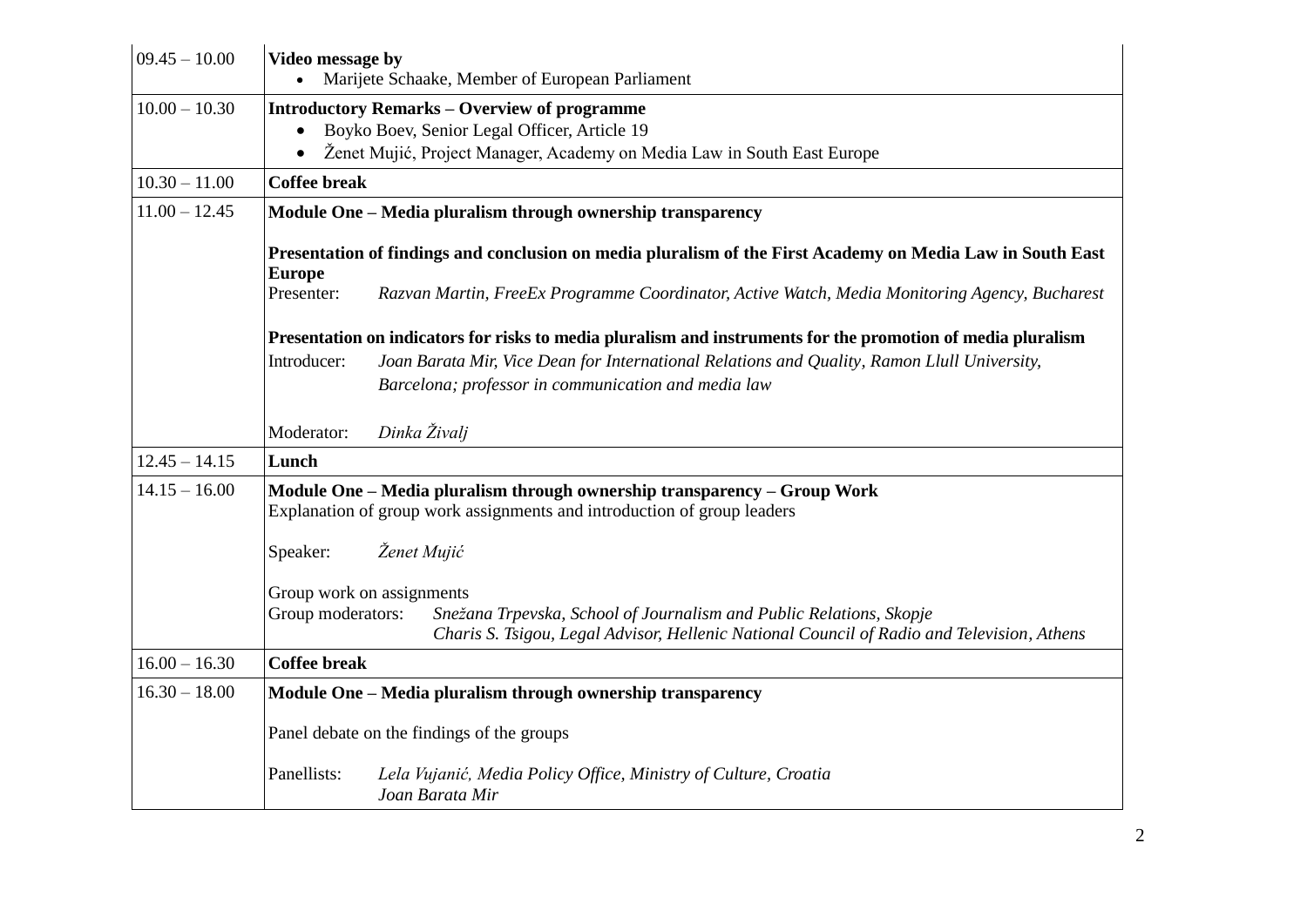|            | Snežana Trpevska<br>Charis S. Tsigou<br>Lutfi Dervishi, Director, Transparency International Albania / Professor, School of Journalism,<br>Tirana |
|------------|---------------------------------------------------------------------------------------------------------------------------------------------------|
| Moderator: | Marija Obradović, Member of Parliament, Serbia                                                                                                    |

### **Wednesday, 4 September**

| $09.00 - 10.00$ | <b>Module Two</b> – Public service broadcasting: Presentation of international standards on editorial and political<br>independence of public service broadcasters – State of public service broadcasters in South East Europe |                                                                                                                                                       |  |
|-----------------|--------------------------------------------------------------------------------------------------------------------------------------------------------------------------------------------------------------------------------|-------------------------------------------------------------------------------------------------------------------------------------------------------|--|
|                 | Speaker:                                                                                                                                                                                                                       | Richard Burnley and Anne-Catherine Berg, European Broadcasting Union<br>Ljubinka Šebetovsky, Secretary General, Croatian Radio-Television             |  |
|                 | Moderator:                                                                                                                                                                                                                     | Boyko Boev                                                                                                                                            |  |
| $10.00 - 10.30$ | <b>Coffee Break</b>                                                                                                                                                                                                            |                                                                                                                                                       |  |
| $10.30 - 12.15$ | <b>Module Two - Public service broadcasting</b><br>Presentation of findings and conclusions on public service broadcasting of the First Academy on Media Law in<br><b>South East Europe</b>                                    |                                                                                                                                                       |  |
|                 |                                                                                                                                                                                                                                |                                                                                                                                                       |  |
|                 | Speaker:                                                                                                                                                                                                                       | Isabella Kurkowski, Press Council, Sarajevo                                                                                                           |  |
|                 | Discussion on the definition and monitoring $\&$ evaluation mechanisms, and the role of public institutions and<br>civil society in assessing the state, role and quality of public service broadcasting                       |                                                                                                                                                       |  |
|                 | Speaker:                                                                                                                                                                                                                       | Hendrik Bussiek, Broadcast Media Expert, Berlin                                                                                                       |  |
|                 | Moderator:                                                                                                                                                                                                                     | Boyko Boev                                                                                                                                            |  |
| $12.15 - 13.45$ | Lunch                                                                                                                                                                                                                          |                                                                                                                                                       |  |
| $13.45 - 15.30$ | Speaker:                                                                                                                                                                                                                       | <b>Module Two – Public service broadcasting – Group Work</b><br>Explanation of group work assignments and introduction of group leaders<br>Boyko Boev |  |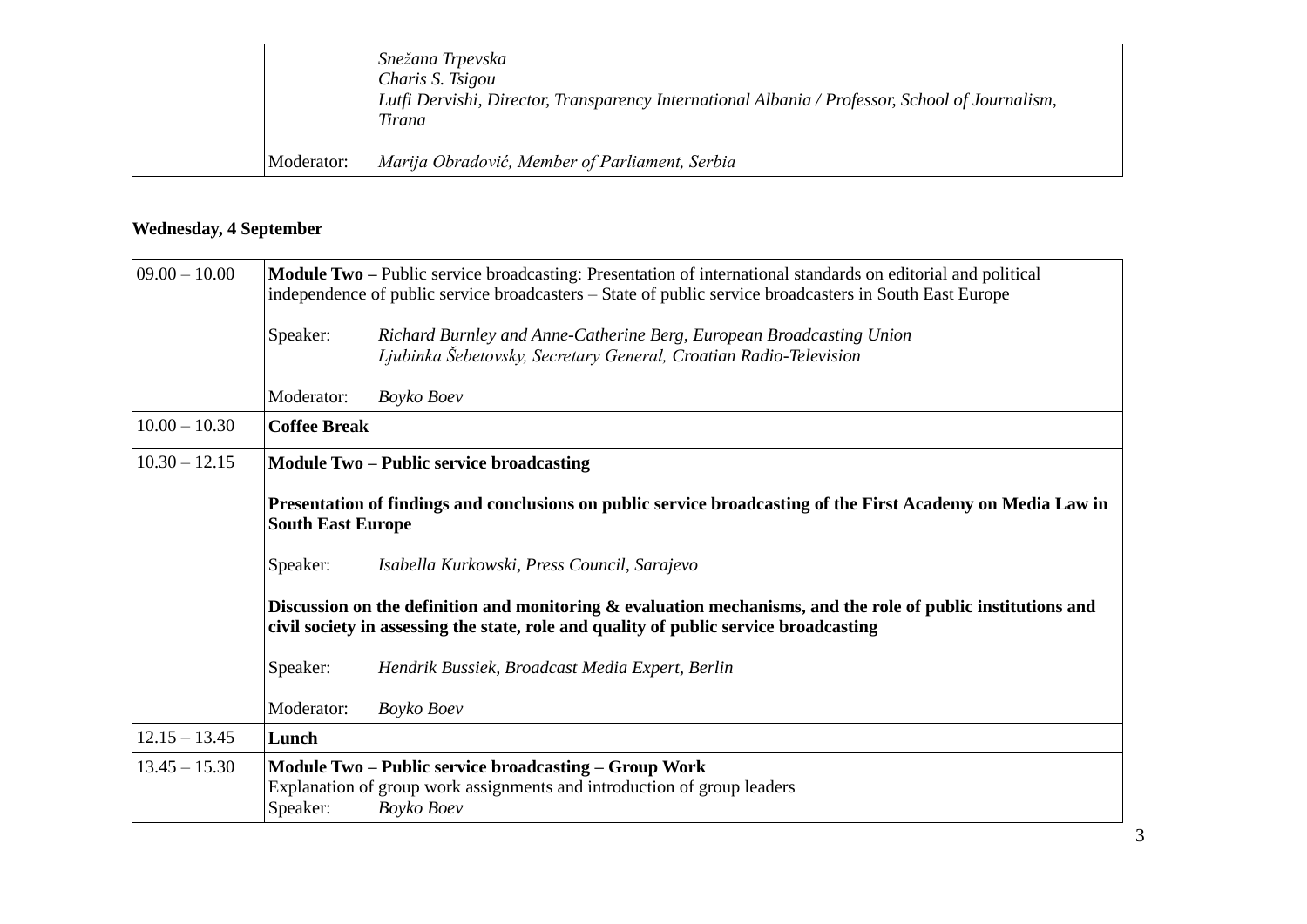|                 | Group Work<br>Group Moderators:<br>Helena Mandić, Director of Broadcasting, Communications Regulatory Agency, Sarajevo<br>Jadranka Vojvodić, Deputy Director, Agency for Electronic Media, Podgorica                                                                    |  |
|-----------------|-------------------------------------------------------------------------------------------------------------------------------------------------------------------------------------------------------------------------------------------------------------------------|--|
| $15.30 - 16.00$ | <b>Coffee break</b>                                                                                                                                                                                                                                                     |  |
| $16.00 - 17.30$ | <b>Module Two – Public service broadcasting</b><br>Panel debate on the findings of the groups<br>Panellists:<br>Ismeta Dervoz, Member of Parliament, Sarajevo<br>Hendrik Bussiek<br><b>Richard Burnley</b><br>Anne-Catherine Berg<br>Helena Mandić<br>Jadranka Vojvodić |  |
| 19.00           | Moderator:<br>Boris Bergant, President, South East Europe Media Organisation<br>Reception hosted by the United States of America Embassy in Bosnia and Herzegovina                                                                                                      |  |

## **Thursday, 5 September**

| $09.00 - 10.30$ | Module Three – Freedom of expression on the Internet / Freedom of online media<br>Introduction of international standards on freedom of expression online and Internet freedom (access, net neutrality,<br>privacy, intermediary liability, content restrictions) |  |
|-----------------|-------------------------------------------------------------------------------------------------------------------------------------------------------------------------------------------------------------------------------------------------------------------|--|
|                 | Gabrielle Guillemin, Legal Officer, Article 19<br>Speaker:<br>Ženet Mujić<br>Moderator:                                                                                                                                                                           |  |
| $10.30 - 11.00$ | <b>Coffee break</b>                                                                                                                                                                                                                                               |  |
| $11.00 - 13.00$ | Module Three – Freedom of expression on the Internet / Freedom of online media – Group Work                                                                                                                                                                       |  |
|                 | Explanation of group work assignments and introduction of group leaders<br>Ženet Mujić<br>Speaker:                                                                                                                                                                |  |
|                 | Group Work                                                                                                                                                                                                                                                        |  |